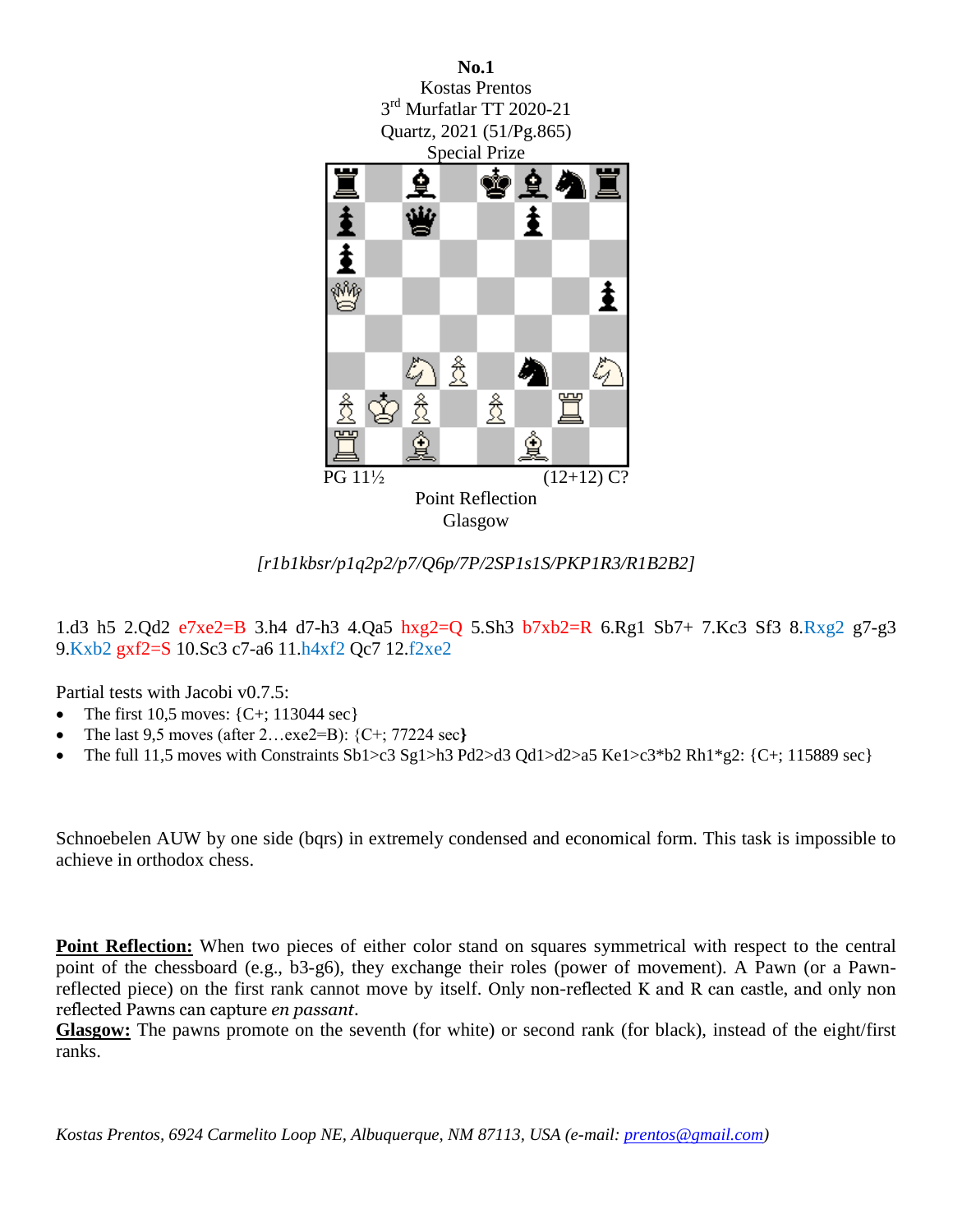



1.b4 f5 2.Bb2 g7xb2 3.Sc3 b1=Q 4.b5 Sxg2 5.Bxg2 b7xg2 6.e4 Rg8 7.Sce2 Rc4 8.Rxb1 gxh1=B 9.Rb4 Rd5 10.Sh3 f5xf2+ 11.Kxh1 f1=S 12.e4xe7 Bb6 13.exd8=R+ Ke7 14.Qxf1 c7-c5 15.d2-e1 Sc6 16.e1-a1 Sxd8.

Partial tests with Jacobi v0.7.5:

- The first 11,0 moves:  ${C+; 15247 \text{ sec}}$
- The last 10.5 moves (after 6.e4):  $\{C^+\; 4408 \text{ sec}\}$
- The middle 11,0 moves (without the first and last  $2,5$  moves): {C+; 3580 sec)
- The full length in Demolition mode with Constraints Pa2(0..0) Pc2(0..0) Ph2(0..0) Pa7(0..0) Pd7(0..0) Ph7(0..0) Bf8(0..0) Pg7\*b2~ Pb7\*g2~: Stopped after pass 80 and ~167 hours - Only the intended solution was found.

Schnoebelen AUW (qbsR). The type of promoted pieces is determined by moves of the reflected pieces and in two cases ( $B \& R$ ), also by the position of the opposing King.

**Point Reflection:** When two pieces of either color stand on squares symmetrical with respect to the central point of the chessboard (e.g., b3-g6), they exchange their roles (power of movement). A Pawn (or a Pawnreflected piece) on the first rank cannot move by itself. Only non-reflected K and R can castle, and only non reflected Pawns can capture *en passant*.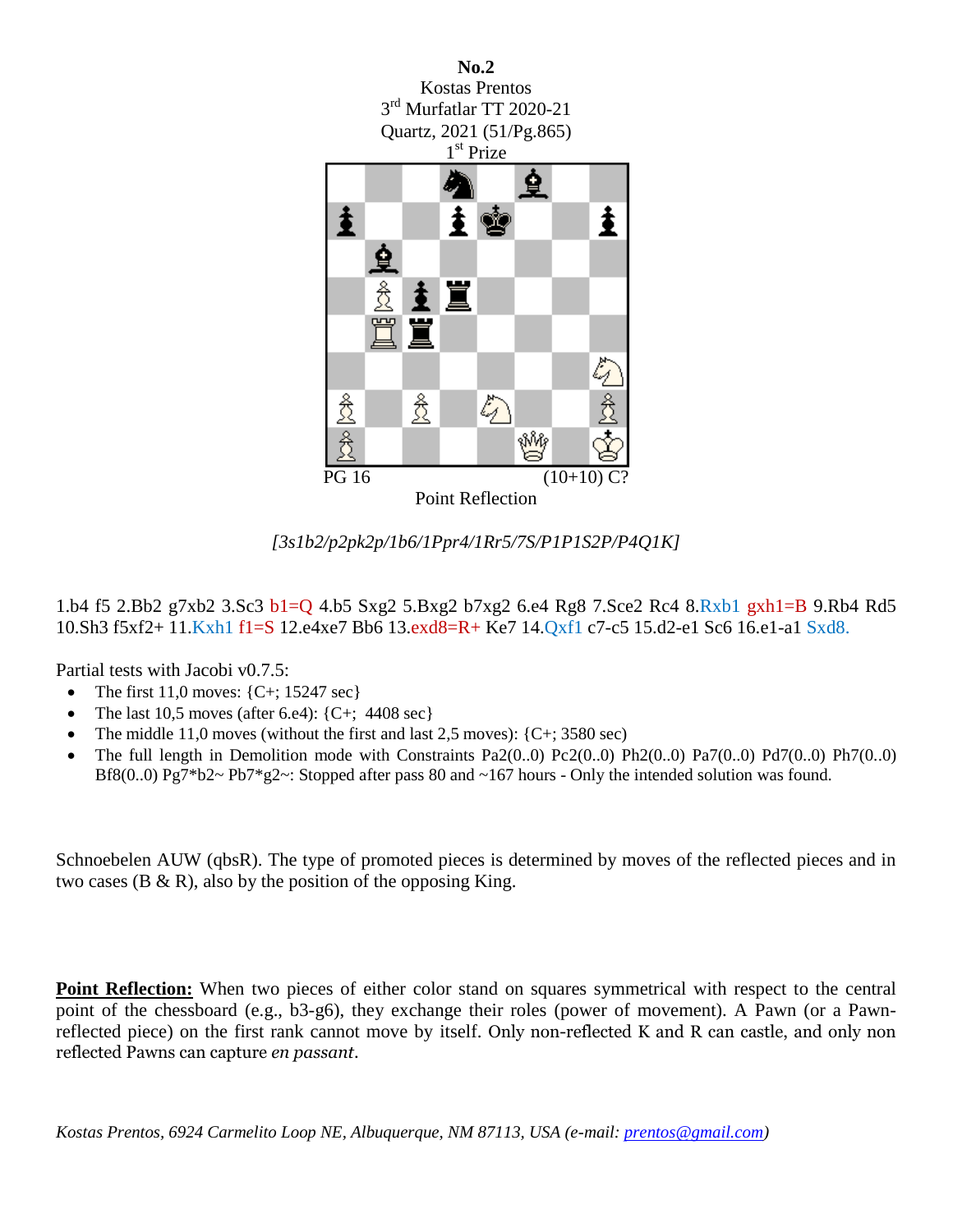

*[psb1kpsp/Q7/1q2p3/8/8/5S2/5P2/1SBPKPPR]*

1.a3 e6 2.a3xf8=S+ h7xf8 3.h2xh8=S a7xa1=S 4.c2xa1 f7xh8 5.a1xa8=S c7xa8 6.Qa4 Qb6 7.Qa7 b7xg2 8.Sf3  $gxf1=S+9.d2xf1 d7-d1=S+10.b2xd1 g7-g1=S11.e2xg1.$ 

Partial tests with WinChloe 3.51:

- The first  $9.0$  moves  ${C+}$ ;  $20h 41' 27''$ }
- The last 8,0 moves {C+; 13h 34' 44"}
- The middle 8,5 moves, excluding the first and last 2 half moves  $\{C^+\}$ ; 39h 47' 33"}

*The judge Vlaicu Crișan wrote:* 7 Knight Schnoebelen promotion is an extraordinary achievement, beating the previous record of 6 Knight Schnoebelen promotions. The fairy condition Transmission Menace is a very appropriate choice in facilitating this task rendering, each promoted Knight being subsequently captured by a Pawn. The clever placing of wQ on the 7th rank facilitates the fast Excelsior of three black Pawns, ensuring as well the order of promotions. ... A clear first prize winner, scoring high in all the set evaluation criteria!

**Transmission Menace:** In addition to its normal moves, a piece can also move like any unit that threatens it.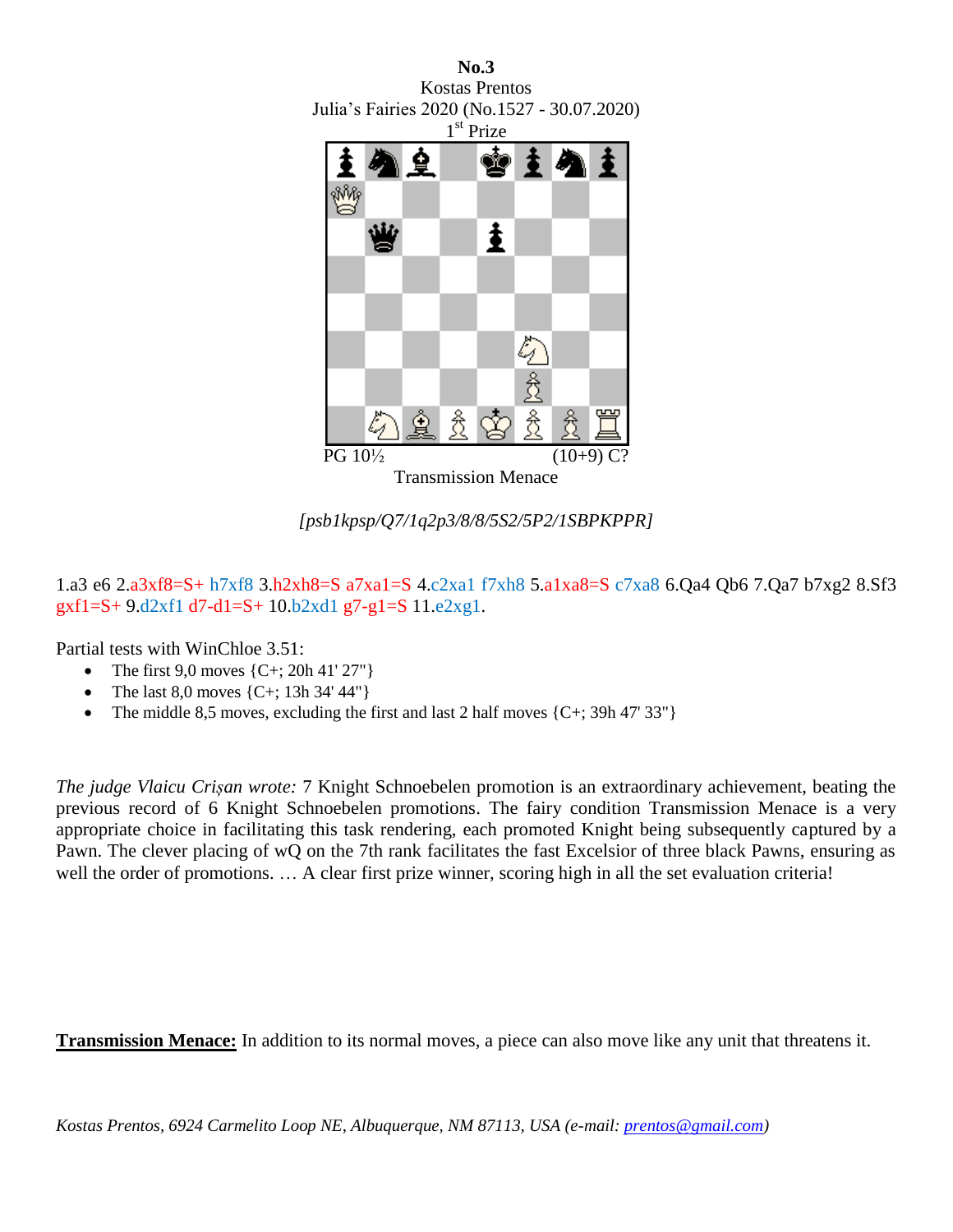

*[rsp1p1sp/1p3k2/7B/8/8/8/3S2P1/P1PPKPS1]*

1.e4 a6 2.Bxa6[-wBa6, +bPf1=S] Sxd2[-bSd2, +wPf1] 3.Qxd7[-wQd7, +bPd1=S] Sxb2[-bSb2, +wPd1] 4.h3 Bxh3[-bBh3, +wPc8=S] 5.Rxh7[-wRh7, +bPh1=S] Sxf2[-bSf2, +wPh1] 6.Sxe7[-wSe7, +bPc8] Rxh1[-bRh1, +wPh8=S] 7.Sxf7[-wSf7, +bPh8] Kf7 8.Bh6 Qe8 9.Sd2 Qxe4[-bQe4, +wPe8=S] 10.Sxg7[-wSg7, +bPe8] Bg7 11.Rc1 Ba1 12.c3 Bxc3[-bBc3, +wPa1] 13.Rxc7[-wRc7, +bPc1=S] Sxa2[-bSa2, +wPc1]

Partial tests with Jacobi v0.7.5 (Using the conditions: Kamikaze Rex Inclusive & Platzwechsel Circe)

- The first 12,0 moves:  $\{C^+\}$ ; 259668 sec = ~72 hours}
- The last 10,0 moves (tested the full length, with wPd1 & wPf1 after the first 3,0 moves):  $\{C^+$ ; 483488 sec =  $\sim$ 134 hours}
- The full 13,0 moves in PG demolition mode: Jacobi found only the intended solution. I stopped the testing at pass 68  $\{724947 \text{ sec} = -201 \text{ hours}\}$

Seven active suicides of the promoted Knights (Specific Ceriani/Frolkin theme). Inspired by Nicolas Dupont's article "Les Échecs Anti-Capture et Auto-Capture", Phénix 298 (7-8, 2019), pg.11586-11588.

**Self-Capture Chess (Échecs Auto-Capture):** After a capture, the capturing piece is removed from the board and the captured piece is reborn on the departure square of the capturing piece. (=Kamikaze RI+PWC)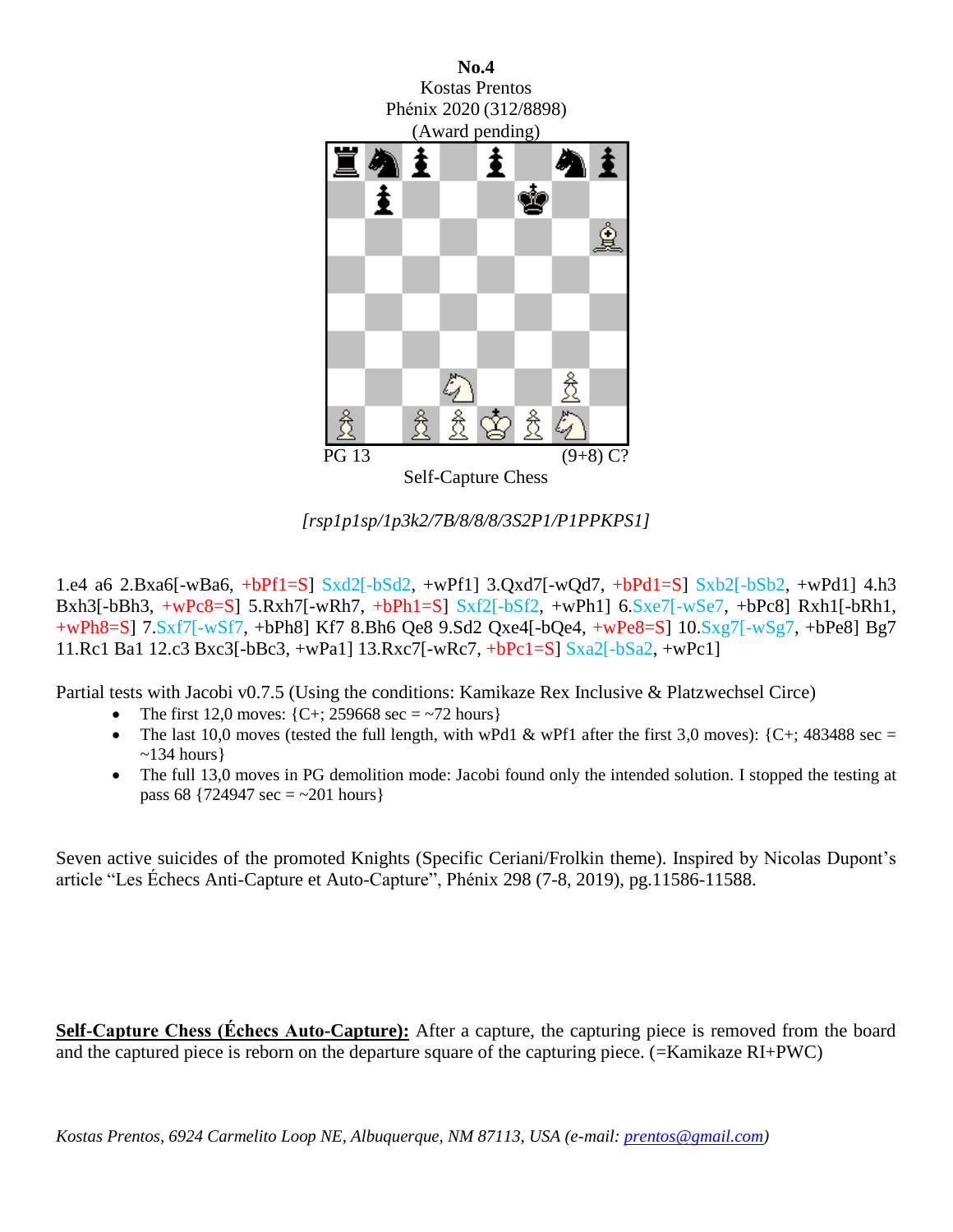

*[1sbrrbs1/pppkPppp/3qS1p1/2Q4B/1Pp5/8/P2P1PPP/RS2KBSR]*

1.e4 d5 2.e5 Bg4 3.e6 Bxe6[+wPc8=S] 4.Sxe7[+bPg6] Sxe7[+wSc6] 5.c4 Sexc6[+wSa5] 6.Qc2 Ba3 7.c5 Bxc5[+wPe7] 8.b4 Qd6 9.Bb2 Sd7 10.Bf6 Rd8 11.Qxc5[+bBc8] Sxf6[+wBh5] 12.Sc4 dxc4[+wSb3] 13.Sd4 Kd7 14.Sxc6[+bSb8] Rhe8 15.Sd4 Sg8 16.Sxe6[+bBf8]

Two Knights and two Bishops of the same side exchange places (bBc8 $\leftrightarrow$ bBf8 & bSb8 $\leftrightarrow$ bSg8). This is only possible by using a fairy condition.

**Equipollent Circe:** After a piece is captured, it is immediately reborn on the square, which is the same direction and distance from the square of its capture, as the move of the capturing piece. E.g.: Qa5xPc5, the Pc5 is reborn on e5. If the rebirth square is occupied, the captured piece disappears.